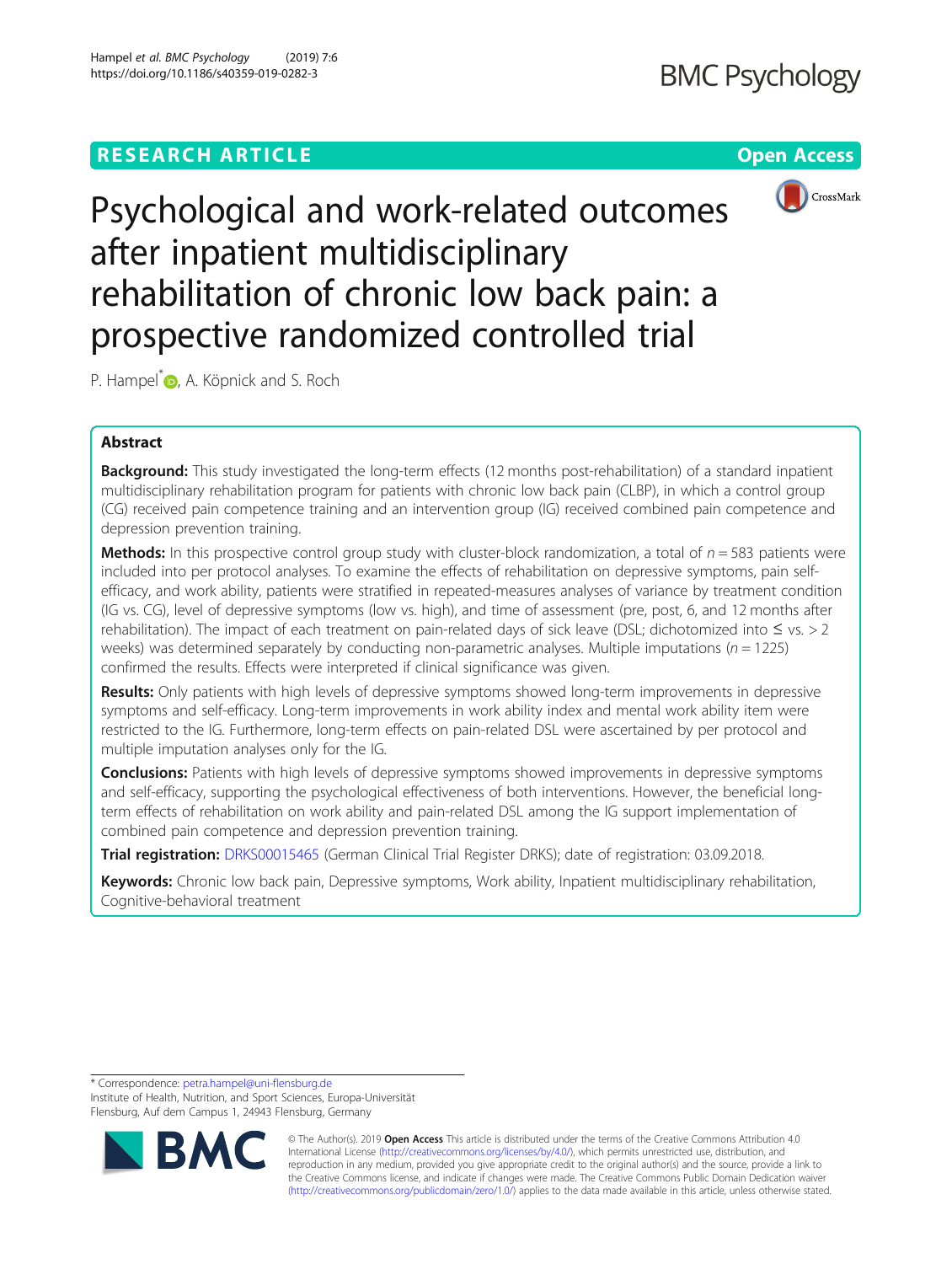# Introduction

Chronic low back pain (CLBP) is among the most common diseases in Western countries [\[1](#page-8-0)] and induces high medical as well as psychological and social costs [\[2](#page-8-0)]. There is a common understanding that a biopsychosocial perspective has to be applied to explain the etiology and treatment of CLBP appropriately [\[3](#page-8-0)]. Prior research provided strong evidence for the effectiveness of multimodal and multidisciplinary treatment of CLBP, in which psychological treatment elements were incorporated [\[4](#page-8-0)]. Moreover, those multimodal and multidisciplinary approaches were more effective than standard medical treatment, usual care, or physical treatment alone [\[5](#page-8-0)].

However, based on the major impact of psychological processes in pain chronification [[3,](#page-8-0) [6](#page-8-0)–[9](#page-8-0)], psychological treatment elements were more focused on the modification of pain-related fear-avoidance beliefs and maladaptive pain coping and did not show sustainable beneficial effects on mental symptoms. For instance, in a German study, patients with CLBP improved from comprehensive pain management training 12 months after inpatient multidisciplinary rehabilitation in pain coping, but not in pain self-efficacy nor in depressive symptoms [\[10](#page-8-0)]. Previous multimodal and multidisciplinary approaches neglected the aggravation of pain chronification caused by co-existing mental disorders such as major depression [\[11](#page-8-0)]. Thereby, strong evidence has been provided for the manifestation of depressive symptoms in consequence of chronic pain [[12](#page-8-0)]. However, a reciprocal relationship has been supported by more current results [[13\]](#page-8-0). Hence, protective factors for the development of depressive symptoms should also be addressed to prevent further pain chronification on the one hand and the development of mental disorders on the other hand.

Based on this empirical evidence, Hampel et al. [[14](#page-8-0)– [16\]](#page-8-0) developed cognitive-behavioral management training for pain competence and depressive symptoms for patients with CLBP and subclinical and clinical depressive symptoms but who did not fulfill criteria for depression according to ICD-10. The module of pain competence training consisted of four 60-min group sessions guided by a psychotherapist and was designed in accordance with evidence-based models of fear-avoidance, self-efficacy, and stress-diathesis (for a review of psychological models, see [[3\]](#page-8-0)). Thus, psychological elements sought to treat pain-related fear-avoidance beliefs and improve stress and pain management in order to promote patients' self-management competencies and self-efficacy expectations.

In contrast, the module of depression prevention training comprised five guided 60-min group sessions and was based on Beck's cognitive theory of depression ([[17](#page-8-0)], for a current review, see [\[18](#page-8-0)]). Hence, enhancement of the activity level, cognitive restructuring, and social skills training were incorporated. Additionally, pain-related cognitions, emotions, and behaviors, which were only briefly discussed in the pain competence training, were elaborated more deeply and functional behavior was practiced. Finally, maladaptive coping was explored and adaptive coping strategies were practiced. Thereby, reflection on stressors and application of adaptive situation-adapted coping strategies were focused on family and work-related conflicts, which have been shown to have a recent impact in onset and maintenance of LBP [\[19\]](#page-8-0).

Both psychological modules were implemented into standard inpatient rehabilitation at two clinics, which were focused on traditional orthopedic rehabilitation. Due to the clientele of the pension insurance company, the sample consisted mainly of patients with lower education (68%; 22% middle, 4% high, 6% missing data). The intervention group (IG) was treated with both modules and compared to a control group, to whom the pain competence training was applied only. In sum, the IG showed significant sustainable psychological effects in orthopedic rehabilitation compared to pain competence training without prevention of depressive symptoms.

In the present study, this training was optimized with regard to didactic methods and manualized for evaluation [[20\]](#page-8-0). The study was carried out in four clinics, which were focused on behavioral-medical rehabilitation for patients with CLBP and higher stress levels. Typically, in the setting of behavioral-medical rehabilitation in comparison with traditional orthopedic rehabilitation, a more multi-professional approach is applied and explicit psychological treatment elements are delivered (cf. [\[10](#page-8-0)]). To ensure the evaluation of effectiveness, treatments were implemented into routine rehabilitation. Thereby, the clientele of one clinic was comparable with the former sample  $[14–16]$  $[14–16]$  $[14–16]$ . The remaining three clinics treated patients with higher levels of education. While the amount of the pain competence training was not modified, the depression prevention training was reduced to four sessions in order to facilitate the implementation into the restricted time schedule. In order to have sufficient time for more interactive treatment elements, all sessions were expanded to 75 min. Because patients in the previous study were not well motivated to perform the homework assignments, unguided group workshops after each session were set up, in which the assigned exercises had to be completed. In addition, those group workshops were aimed to enhance the patients´ self-empowerment by encouraging them to practice self-management techniques on their own. Finally, current evidence for the beneficial treatment effects of acceptance and commitment models among patients with chronic pain [[3\]](#page-8-0) suggested the implementation of mindfulness-based training elements such as sensory perception and relaxation (Additional file [1](#page-7-0): Table S1).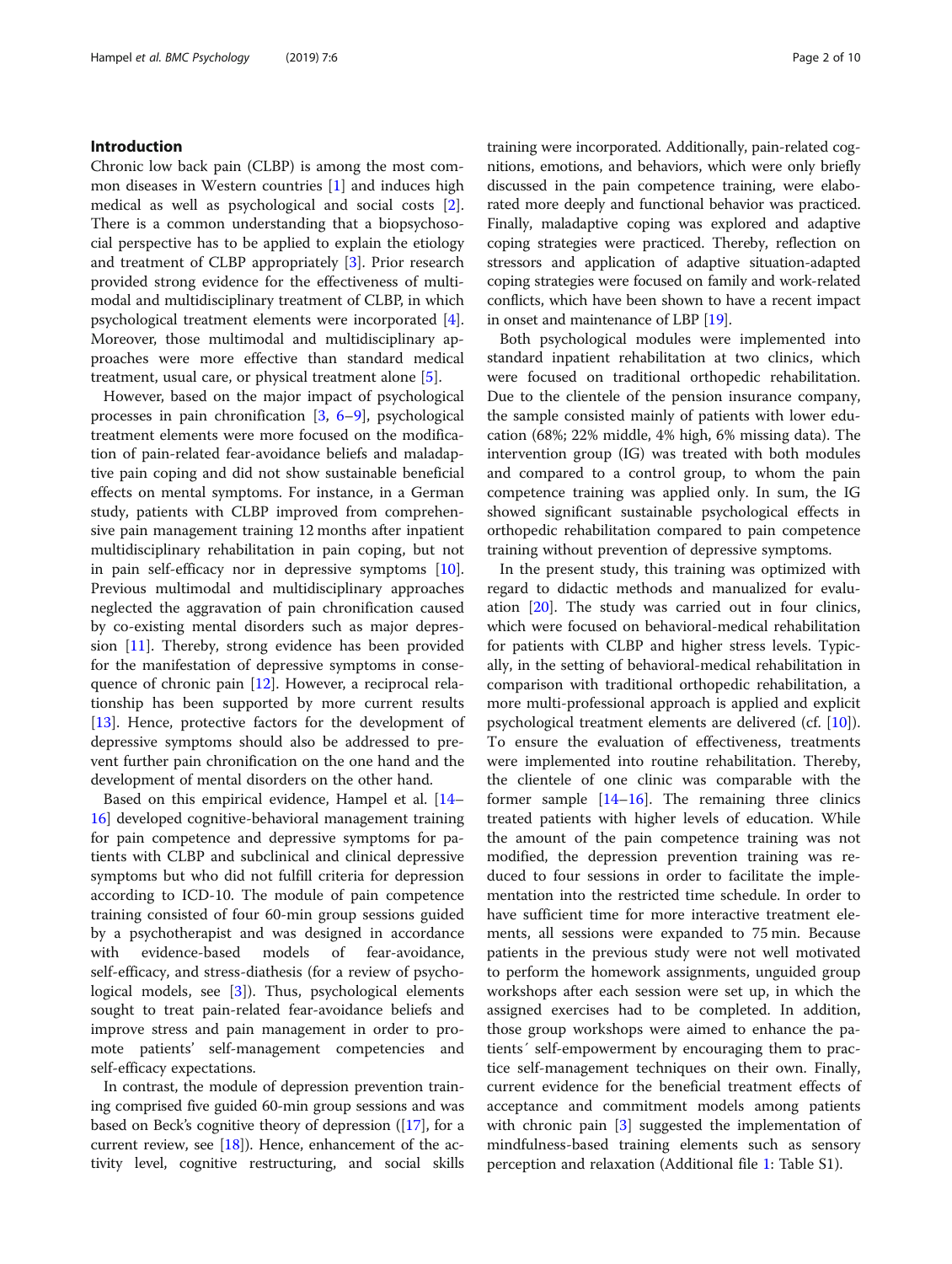Previous quantitative analyses revealed similar short- and mid-term effects on depressive symptoms, anxiety, and pain from the combined pain competence and depression prevention training compared to treatment-as-usual with pain competence training only [\[21\]](#page-8-0). Nevertheless, analyses of qualitative interviews showed that the combined training was more appreciated by patients [\[22\]](#page-9-0). Moreover, patients who received combined training reported higher self-efficacy and a better biopsychosocial perspective.

The aim of this multi-center study was to analyze long-term effects of the modified combined cognitive-behavioral pain competence and depression prevention training in a different rehabilitation setting with different sample characteristics compared to the prior bi-center study. For this purpose, its effectiveness was investigated on depressive symptoms as a primary outcome. Moreover, self-efficacy was assessed as a secondary outcome, which is a core outcome of clinical trials [[23\]](#page-9-0), can be changed by cognitive-behavioral treatment [\[24](#page-9-0)], and is a strong predictor of functional chronic pain outcome and recovery [[25](#page-9-0)]. Furthermore, work ability, which has been found to be a strong predictor of participation in working life [\[26](#page-9-0)], and days of sick leave (DSL) were measured as work-related (secondary) parameters [[23\]](#page-9-0). It was expected that the newly developed program would elicit increased and stable improvements in the rehabilitation outcomes.

## **Methods**

## Design and procedure

A randomized controlled trial with cluster-block randomization was conducted. In the context of block randomization, the intervention condition was always carried out in two clinics and the control condition was simultaneously carried out in the other two clinics in order to control for seasonal effects. In addition, conditions were alternated every two months in terms of cluster randomization and an equal number of the two conditions were performed in each clinic [\[27](#page-9-0)]. A 2x2x4 repeated-measures design was realized with treatment condition and level of depressive symptoms as between-subjects factors and time of assessment as a within-subjects factor. The treatment condition consisted of the control group (CG;  $n = 288$ ), who received pain competence training, and the intervention group (IG;  $n = 295$ ), who received combined pain competence and depression prevention training. The level of depressive symptoms was assessed with the German version of the Center for Epidemiological Studies Depression Scale (CES-D;  $[28]$ ), with a cut-off value of  $>22$  to separate the persons with low and high levels of depressive symptoms. To control for response bias, the sum of 16 negative mood items was subtracted by the sum of 4 positive (to be reversed) mood items multiplied by 4. Following Hautzinger et al. [[28\]](#page-9-0), questionnaires with a difference of ≤28 have to be excluded. The within-subjects factor time consisted of four sample points: pre (t0), post (t1), 6 months (t2), and 12 months (t3) after rehabilitation.

On the basis of previous studies and our own preliminary study [\[14](#page-8-0)–[16\]](#page-8-0), which revealed an intergroup effect in the per protocol (PP) analyses of  $d = .38$  for the 24-month follow-up, a small effect size in the primary outcome measure "depressive symptoms" was assumed for the 24-month follow-up test between the IG and CG for the respective subgroups of depression. For this effect size, with an alpha level of .05, two-sided testing, and a desired power level of  $1-\beta = 0.8$ , a prior power analysis using G\*Power yielded a sample size of  $n = 176$ for each of the four study groups. In the previous 24-month follow up-study, the dropout rate was 37%. Conservatively, a dropout rate of 40% and a response rate of 70% were calculated, so that a total sample of approximately  $n = 1173$  patients enrolled at the time of measurement prior to rehabilitation was sought. For the present analysis, only data from the 12-month follow-up were analyzed, as in the 24-month follow-up correcting for missing data in the work ability score by multiple imputations (MI) failed due to extreme amount of missing data.

Patients were informed about the study during the first physical consultation in the clinic and were allocated to the treatment condition according to the week of arrival in the clinic. Allocation of the four clinics to the sequence of treatment condition took place according to a randomized Latin square design to ensure a balanced design. The assignment was conducted by an independent doctoral student at the Europa-Universität of Flensburg. Thus, the physicians and nursing staff at the clinics were blinded to the patients' group assignments. It was not applicable to blind the therapists and patients, as the amount and contents of the treatment revealed the allocation to the groups. Recruitment took place from October 2014 until December 2015 and was finished when the expected sample size was achieved.

All data (except for the grade of chronicity, which was assessed by the physician during the first consultation) were collected using questionnaires filled in by the participants. Informed consent was obtained from all participants included in the study. This study had received full approval of the ethical review board of the German Psychological Society (DGPs) and was conducted in accordance with the 1964 Helsinki Declaration and its later amendments.

# Participants

A total of  $n = 583$  participants were recruited in four inpatient rehabilitation clinics in Germany and included in per protocol analyses. The age ranged from 28 to 64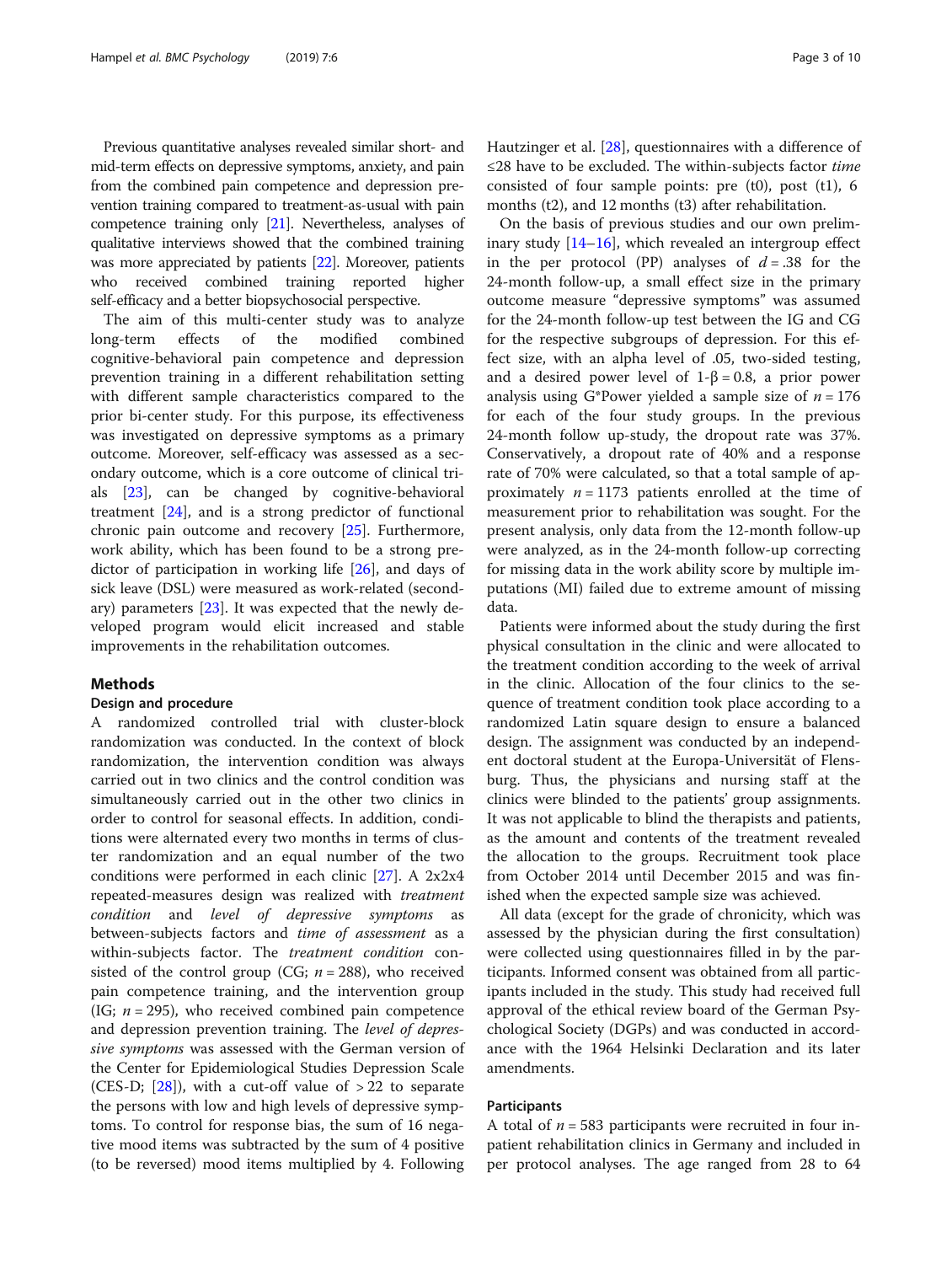<span id="page-3-0"></span>with a mean age of 53.3 years  $(SD = 6.1)$ , 81.8% were female, and the mean pain duration was  $15.2$  years (SD = 10.8; Table 1). Moreover, 85.42% of the patients in the CG and 87.12% of the patients in the IG were employed at the beginning of the rehabilitation. Between-subjects Chi<sup>2</sup>- and t-tests did not show significant difference between the treatment conditions.

The inclusion criteria were an age between 20 and 65 years prior to rehabilitation, a diagnosis of CLBP lasting at least 6 months (ICD-10: M51, M53, M54), informed consent for participation, and German language skills. Patients were excluded if they underwent surgery or had had an accident in the last 6 months before rehabilitation, had somatic diseases inducing back pain, were pregnant, had infections, had cardiovascular or metabolic diseases affecting rehabilitation, or had a serious psychiatric disorder.

# Treatment

The evaluation of the combined pain competence and depression prevention training was embedded in a standard inpatient multidisciplinary rehabilitation in four German clinics lasting three to four weeks. Four modules of pain competence training were delivered to both treatments, but the IG also received four modules of depression prevention training. All eight modules consisted of 75-min group interventions guided by a psychotherapist and a 25-min group workshop without a psychotherapist.

# Outcome measures

For the present analysis, the primary outcome and five secondary outcomes were selected. Depressive symptoms were measured by the CES-D, showing a good internal consistency in the present sample ( $α = .91$ ), similar to the normative samples of Hautzinger et al. ( $\alpha = .82$ , .92; [[28](#page-9-0)]). The confidence of the patients in their ability to perform several activities despite pain was assessed by the 10-item German version of the pain self-efficacy questionnaire (PSEQ; [[24,](#page-9-0) [29](#page-9-0)]). In contrast to the original version, pain self-efficacy must be evaluated on a

Table 1 Participants' baseline characteristics and subjective rehabilitation success for both treatment conditions

| Variable                                                                       | Control group ( $n = 288$ ) | Intervention group ( $n = 295$ ) |
|--------------------------------------------------------------------------------|-----------------------------|----------------------------------|
| Socio-demographic data                                                         |                             |                                  |
| Age [in years] (mean $\pm$ SD)                                                 | $53.25 \pm 6.09$            | $53.26 \pm 6.03$                 |
| Gender, females no. (%)                                                        | 235 (81.60%)                | 242 (82.03%)                     |
| Married no. (%)                                                                | 180 (62.50%)                | 190 (64.41%)                     |
| Educational level (%)                                                          |                             |                                  |
| $-$ low                                                                        | 58 (20.71%)                 | 58 (19.93%)                      |
| – middle                                                                       | 143 (51.07%)                | 136 (46.74%)                     |
| $-$ high                                                                       | 79 (28.21%)                 | 97 (33.33%)                      |
| Work-related data                                                              |                             |                                  |
| Employed no. (%)                                                               | 246 (85.42%)                | 257 (87.12%)                     |
| Days of sick leave due to pain in the last 3 months, more than 2 weeks no. (%) | 133 (46.18%)                | 148 (50.17%)                     |
| Work ability score (WAI) (mean $\pm$ SD)                                       | $27.05 \pm 8.47$            | $26.41 \pm 8.26$                 |
| Pain history                                                                   |                             |                                  |
| Pain duration [in years] (mean $\pm$ SD)                                       | $14.64 \pm 9.98$            | $15.73 \pm 11.59$                |
| Pain locations no. (mean $\pm$ SD)                                             | $5.15 \pm 2.53$             | $5.35 \pm 2.44$                  |
| Average pain intensity (mean $\pm$ SD)                                         | $4.90 \pm 1.90$             | $4.91 \pm 1.79$                  |
| Grade of chronicity (MPSS) no. (%)                                             |                             |                                  |
|                                                                                | 69 (24.82%)                 | 71 (25.00%)                      |
| Ш                                                                              | 133 (47.84%)                | 152 (53.52%)                     |
| $\parallel$                                                                    | 76 (27.34%)                 | 61 (21.48%)                      |
| Psychological status                                                           |                             |                                  |
| Depressive symptoms (CES-D) (mean $\pm$ SD)                                    | $23.82 \pm 11.43$           | $22.63 \pm 10.84$                |
| Pain self-efficacy (PSEQ) (mean $\pm$ SD)                                      | $38.32 \pm 11.29$           | 38.99 ± 12.04                    |
| Subjective rehabilitation success (mean $\pm$ SD)                              | $4.14 \pm 1.32$             | $4.27 \pm 1.25$                  |

Chi<sup>2</sup>- and t-tests revealed no differences between control and intervention group

WAI work ability index, MPSS Mainz Pain Staging System, CES-D Center for Epidemiological Studies Depression Scale, PSEQ pain self-efficacy questionnaire, range of depressive symptoms: 0-60, range of pain self-efficacy: 10-60, work ability score: impaired (7-27) to excellent (44-49), pain intensity: 'no pain' (0) to 'pain as bad as could be' (10), subjective rehabilitation success: 'very good' (1) to 'insufficient' (6)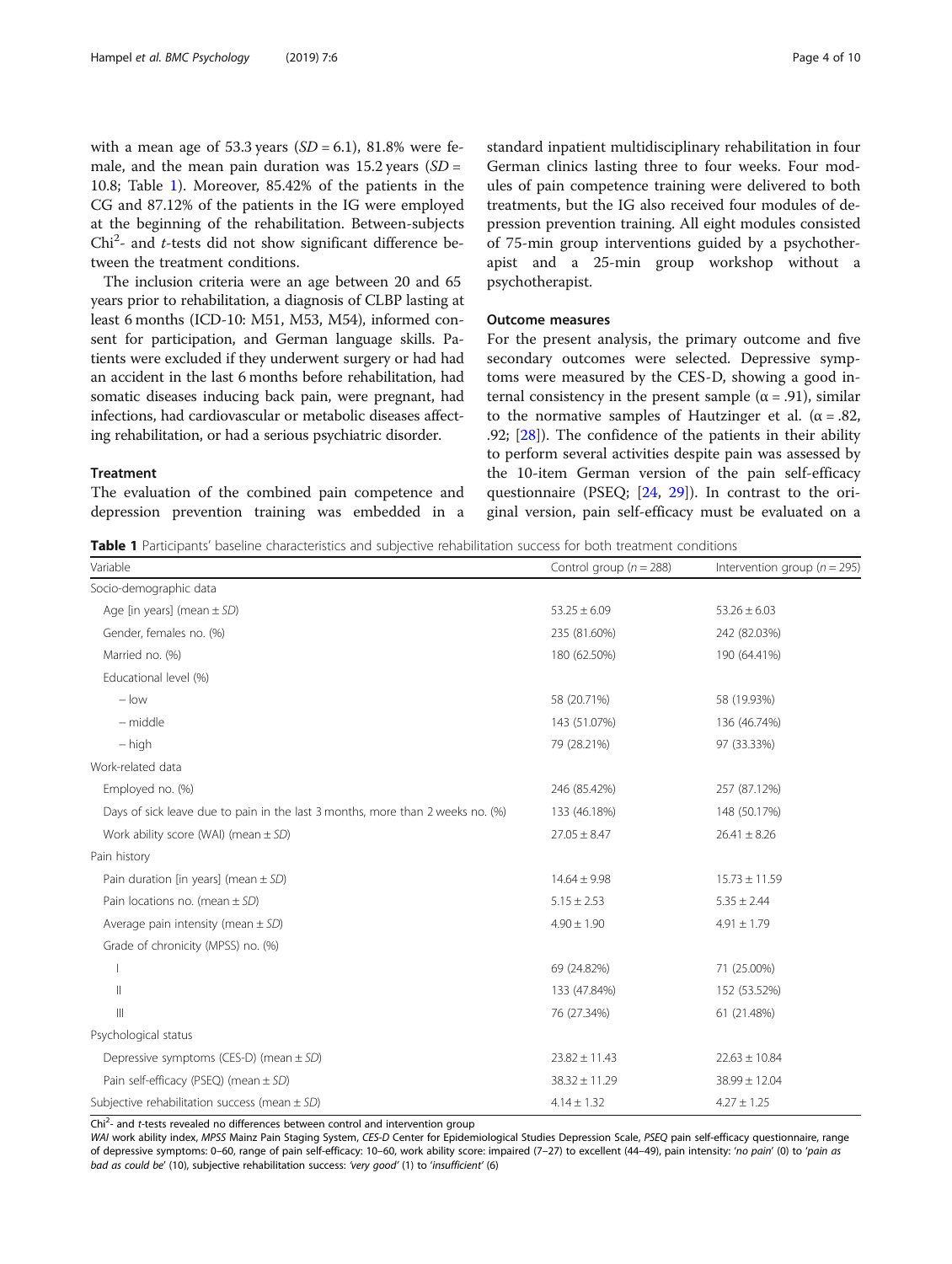six-point scale  $(1 = "not at all confident" to 6 = "com$ pletely confident"). A sum score was calculated with higher scores indicating higher self-efficacy (range 10– 60), showing a good internal consistency ( $\alpha$  = .94), similar to Mangels et al. ( $[29]$  $[29]$  $[29]$ ;  $\alpha = .93$ ).

The work ability index (WAI; [\[30](#page-9-0)] measures the work ability taking into account physical and mental parts of work as well as different diseases and their impact on work ability. The WAI has a range from 7 to 49 with higher scores indicating higher work ability. In addition to the WAI, two single items asking for physical and mental job requirements were analyzed in order to detect differential rehabilitation effects on these two domains. The German short version of the WAI [[31](#page-9-0)] was not filled in immediately after rehabilitation to avoid redundancy with the pre-assessment. Good psychometric quality has been shown for the German version [[26\]](#page-9-0).

Pain-related DSL in the last three months were dichotomized as up to or more than 2 weeks [[14](#page-8-0), [32](#page-9-0)]. This outcome measure was only reported by participants who were employed at the pre-assessment and at 12-month follow-up.

## Statistical analyses

For the CES-D and PSEQ, univariate two-way repeated-measures analyses of variance (ANOVA) was conducted with treatment condition (CG, IG) and level of depressive symptoms (low, high) as between-subjects factors and *time of assessment* (t0, t1, t2, t3) as a within-subjects factor. For the WAI (total score), only three sample points could be included into the univariate two-way repeated-measures ANOVA, as no post-assessment took place (t0, t2, t3). Moreover, a multivariate repeated-measures ANOVA was performed for the two single WAI items assessing the physical and mental work ability. Additionally, pairwise comparisons corrected by Bonferroni were performed to detect mean differences.

Furthermore, non-parametric analyses were carried out; DSL were analyzed with Friedman's ANOVA separately for the CG and IG, followed by Wilcoxon signed-rank tests.

Analyses were conducted with SPSS Version 24 (SPSS Inc., Chicago, USA). The two-tailed significance level was set at  $p < .05$  for all calculations due to the explorative character of the analyses. The effect sizes of the ANOVAs were interpreted as small  $(\eta^2 = .01)$ , medium  $(\eta^2 = .06)$ , or large  $(\eta^2 = .14; [33])$  $(\eta^2 = .14; [33])$  $(\eta^2 = .14; [33])$ . For the between- and within-group effects, effect sizes using Cohen's d were calculated and interpreted as small  $(d = .20)$ , medium  $(d)$  $= .50$ , or large  $(d = .80)$ . Effect sizes for Pearson product-moment correlations (r) were interpreted as small  $(r = .10)$ , medium  $(r = .30)$ , and large  $(r = .50; [33])$  $(r = .50; [33])$  $(r = .50; [33])$ .

PP results were validated by calculations after MI ( $n =$ 1225). The 10 imputations substituted single missing values as well as missing data due to dropout from the study. Due to a significant result on Little's Missing Completely at Random (MCAR) test and as the power of testing increased with multiple imputations, these analyses were considered only as validation of the PP results. In addition, only results with at least a small effect size were interpreted (i.e.,  $\eta^2$  > .01,  $d$  > .20,  $r$  > .10).

# Results

## Dropout analyses

A total of  $n = 2075$  patients were asked to take part in the study; 769 patients did not agree to participate. Fig-ure [1](#page-5-0) depicts that the calculated total sample size of  $n =$ 1173 was marginally exceeded by the observed total sample size of  $n = 1306$ . In total, 675 dropped out up to the 12-month follow-up. Due to incomplete data for the CES-D score or because of evidence of response bias, 48 participants were excluded from the analyses. Thus, data from  $n = 583$  participants were analyzed via the PP method.

Dropout rates did not depend on treatment condition  $(\chi^2(1) = 0.22, p = .639)$ . However, the patients who dropped out were more often male, not married, and reporting more than 14 DSL and were less often employed. Additionally, they were younger, reported a shorter pain duration, had lower scores in the PSEQ and WAI, and reported a higher average pain intensity.

# Rehabilitation outcome

The following reports of rehabilitation effects are focused on the main and interaction effects of time.

## Effects on psychological measures and work ability

Level of depressive symptoms by time Univariate ANOVA yielded a simple interaction for depressive symptoms as well as pain self-efficacy (Table [2](#page-6-0)). In the long-term, only participants with high levels of depressive symptoms had statistically and clinically significant benefits from rehabilitation (depressive symptoms:  $t0-t3_{\text{high}}$ ) level: *p* < .001, *d* = −1.26; pain self-efficacy: t0-t3<sub>high level</sub>: *p*  $<$  0.0[1](#page-7-0),  $d$  = 0.44; Additional file 1: Table S2).

Treatment condition by time Simple interactions were ascertained for the WAI (total score) and mental work ability (see Table [2](#page-6-0)). The IG showed an improvement in the WAI 12 months after rehabilitation (t0-t3:  $p < .001$ ,  $d = 0.42$ ; Additional file [1:](#page-7-0) Table S3). In contrast, the CG did not have a clinically significant improvement (d < .20). Regarding the mental work ability item, the IG improved significantly in the long-term with a medium effect size  $(p < .001;$  t0-t3:  $d = 0.55$ ), while the CG did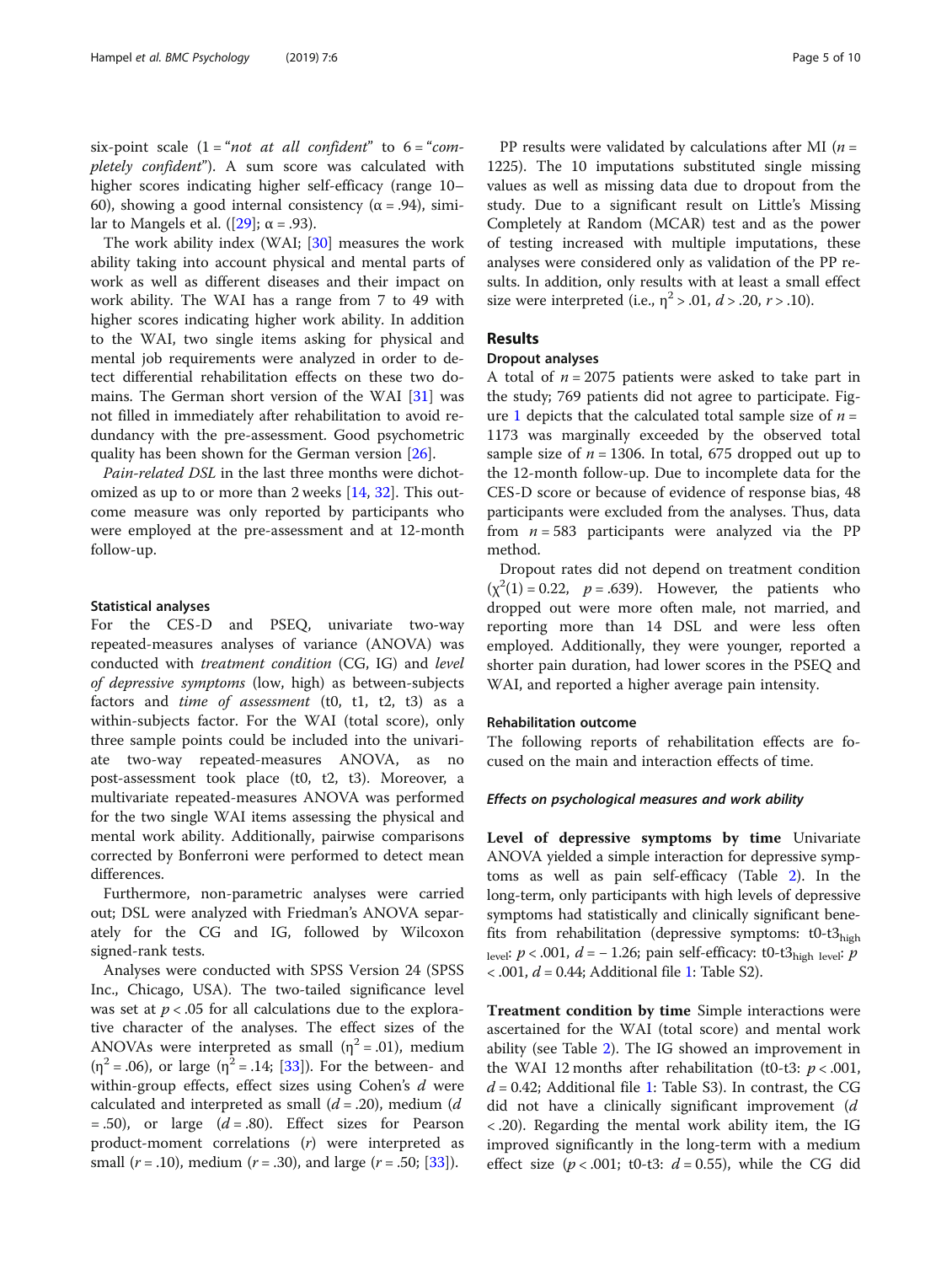<span id="page-5-0"></span>

not show a clinically significant enhancement in mental work ability.

Main time effects Due to higher interaction effects with time, only the main time effect on physical work ability can be interpreted (Table [2](#page-6-0)). Pairwise comparisons revealed a significant long-term improvement with a low effect size ( $p < .001$ ; t0-t3:  $d = 0.28$ ). All effects reported above were confirmed by MI analyses (Additional file [1](#page-7-0): Table S4).

# Effects of treatment condition on DSL

Friedman's ANOVA revealed a significant change in pain-related DSL over time in the IG  $(\chi^2(2) = 45.79, p)$ < .001). A subsequent Wilcoxon test showed a significant long-term effect (Table [3](#page-7-0)). MI analyses confirmed these effects  $(\chi^2(2) = 76.55, p < .001;$  Additional file [1:](#page-7-0) Table S5); fewer participants than expected reported a change in their pain-related DSL.

In contrast, Friedman's ANOVA revealed no significant changes in pain-related DSL in the CG  $(\chi^2(2) =$ 4.[3](#page-7-0)6,  $p = .113$ ; Table 3). However, MI analyses showed significant changes in Friedman's ANOVA results  $(\chi^2(2))$  $= 22.92$ ,  $p = .002$ ) as well as a significant long-term effect on the Wilcoxon test (Additional file [1:](#page-7-0) Table S5). Summarizing the effects for the CG, fewer participants than expected reported a change in their DSL.

Descriptive analyses of the PP results indicated that especially the distributions 12 months after rehabilitation differed by treatment condition: More participants in the IG than in the CG improved (30.2% vs. 20.8%), and fewer worsened (7.8% vs. 14.6%) from pre-rehabilitation until 12 months post-rehabilitation. Overall, MI analyses revealed significant effects for both conditions, but effect sizes in the IG were larger than in the CG and PP analyses were not significant for the CG. Further descriptive analyses with post hoc chi<sup>2</sup>-test support that despite of a similar rate of employment at the beginning of the re-habilitation (see Table [1\)](#page-3-0), the distribution of rate of employment differed significantly at the 12-month follow-up assessment to the disadvantage of the CG (IG vs. CG: employed: 85.4% vs. 77.8%;  $\chi^2(1) = 5.69$ ,  $p = .017$ ).

# **Discussion**

This paper predominantly sought to evaluate the long-term effects of a combined cognitive-behavioral pain competence and depression prevention training on depressive symptoms, pain self-efficacy, work ability, and pain-related DSL. Patients with high levels of depressive symptoms improved more from the rehabilitation in depressive symptoms and pain self-efficacy, pointing to the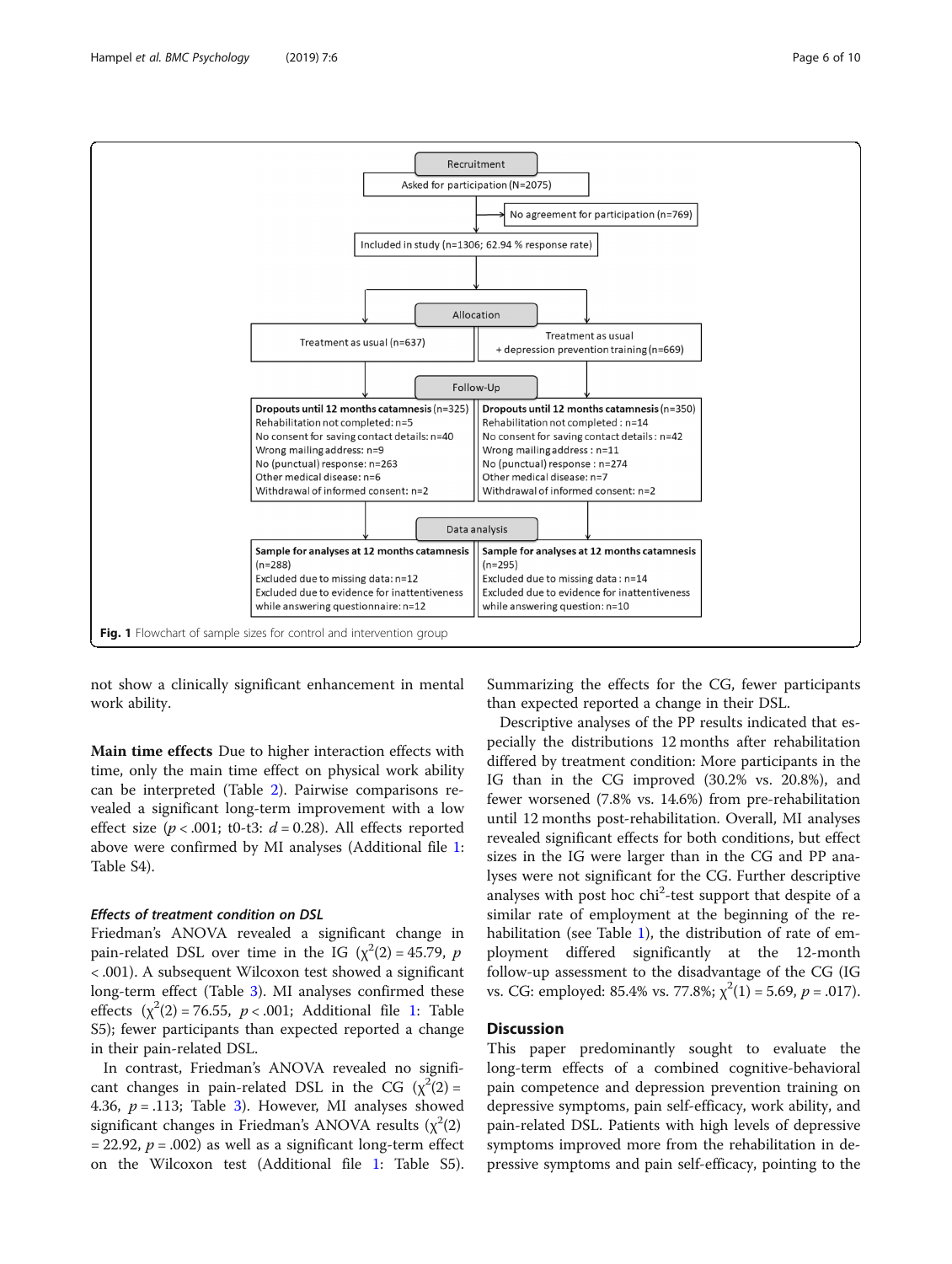<span id="page-6-0"></span>

| Table 2 Repeated-measures ANOVA results for main and interaction effects of treatment condition (TC), level of depressive       |
|---------------------------------------------------------------------------------------------------------------------------------|
| symptoms (DS), and time of assessment (T) for depressive symptoms, pain self-efficacy and subjective work ability (analyses per |
| protocol)                                                                                                                       |

| Variable                 |                   | Factors   |           |         |             |             |               |             |
|--------------------------|-------------------|-----------|-----------|---------|-------------|-------------|---------------|-------------|
|                          |                   | <b>TC</b> | <b>DS</b> | TC x DS | $\top$      | TC x T      | $DS \times T$ | TC x DS x T |
|                          | $df_{1,2}$        | 1,579     | 1,579     | 1,579   | 2.6, 1505.7 | 2.6, 1505.7 | 2.6, 1505.7   | 2.6, 1505.7 |
| Depressive symptoms      | F                 | 0.72      | 370.81    | 0.15    | 229.92      | 0.77        | 58.84         | 1.37        |
|                          | p                 | .397      | < .001    | .697    | < .001      | .495        | < .001        | .253        |
|                          | $\eta^2$          | .001      | .390      | .000    | .284        | .001        | .092          | .002        |
| Pain self-efficacy       | $df_{1,2}$        | 1,559     | 1,559     | 1,559   | 2.8, 1552.0 | 2.8, 1552.0 | 2.8, 1552.0   | 2.8, 1552.0 |
|                          | F                 | 1.00      | 88.60     | 0.00    | 57.39       | 3.57        | 6.62          | 1.53        |
|                          | р                 | .317      | < .001    | .987    | < .001      | .016        | < .001        | .207        |
|                          | $\eta^2$          | .002      | .137      | .000    | .093        | .006        | .012          | .003        |
| WAI score                | $df_{1,2}$        | 1,507     | 1,507     | 1,507   | 1.8, 889.6  | 1.8, 889.6  | 1.8, 889.6    | 1.8, 889.6  |
|                          | F                 | 0.01      | 72.36     | 0.21    | 37.50       | 7.15        | 0.69          | 0.88        |
|                          | р                 | .920      | < .001    | .647    | < .001      | .001        | .483          | .404        |
|                          | $\eta^2$          | .000      | .125      | .000    | .069        | .014        | .001          | .002        |
| WAI items (multivariate) | $df$ $_{\rm 1,2}$ | 2,568     | 2,568     | 2,568   | 4, 2274     | 4, 2274     | 4, 2274       | 4, 2274     |
|                          | F                 | 0.57      | 56.08     | 2.26    | 35.94       | 4.64        | 1.44          | 1.13        |
|                          | $\overline{p}$    | .566      | < .001    | .105    | < .001      | .001        | .217          | .339        |
|                          | $\eta^2$          | .002      | .165      | .008    | .059        | .008        | .003          | .002        |
| WAI item physical        | $df_{1,2}$        | 1,569     | 1,569     | 1,569   | 1.9, 1096.6 | 1.9, 1096.6 | 1.9, 1096.6   | 1.9, 1096.6 |
|                          | F                 | 0.22      | 59.05     | 0.27    | 44.62       | 2.54        | 0.33          | 1.90        |
|                          | р                 | .641      | < .001    | .605    | < .001      | .081        | .709          | .152        |
|                          | $\eta^2$          | .000      | .094      | .000    | .073        | .004        | .001          | .003        |
| WAI item mental          | $df_{1,2}$        | 1,569     | 1,569     | 1,569   | 1.9, 1096.3 | 1.9, 1096.3 | 1.9, 1096.3   | 1.9, 1096.3 |
|                          | F                 | 0.32      | 105.68    | 2.15    | 56.54       | 9.07        | 1.78          | 0.24        |
|                          | р                 | .574      | < .001    | .143    | < .001      | < .001      | .171          | .780        |
|                          | $\eta^2$          | .001      | .157      | .004    | .090        | .016        | .003          | .000        |

 $df_{1,2}$  degrees of freedom,  $\eta^2$  eta-square (effect size), WAI work ability index Bold effects  $p < .05$ 

significant influence of depressive symptoms on CLBP [[11\]](#page-8-0). Since pain self-efficacy is a mediator for the development of disability among patients with CLBP [\[34](#page-9-0)], pain self-efficacy should be promoted during rehabilitation.

However, the IG had more favorable results compared to the CG in the long-term in general work ability (WAI), mental work ability, and pain-related DSL. The results for work ability are particularly of interest because the IG seems to have demonstrated a differential effect on mental work ability but not on physical work ability. These selective effects can be attributed to the content of the additional depression prevention training in the IG  $([20]$  $([20]$  $([20]$ ; see Additional file [1](#page-7-0): Table S1), which contained information, practice, and discussion as means of reducing emotional and work-related stress. These contents (e.g., activity management, cognitive restructuring or social competence) are common in

cognitive-behavioral treatment of major depression that proved to be effective for treatment of depression [[35](#page-9-0)], though in this study no differential treatment effects on depressive symptoms have been found. However, they may also directly increase work ability by changing the view on daily hassles and communication with colleagues. Here, especially the content about maladaptive coping of family and work-related conflicts may be important, which was only addressed in the IG. Likewise, the impact on general work ability seen in the IG may also have been evoked by changes in mental work ability, as mental work ability is a part of the overall work ability score. These hypotheses about differential impacts need to be further analyzed.

Moreover, similar to the earlier 1-year longitudinal study [[14\]](#page-8-0), only the IG experienced an impact on pain-related DSL, whereas there were no significant changes in the CG. This difference between treatment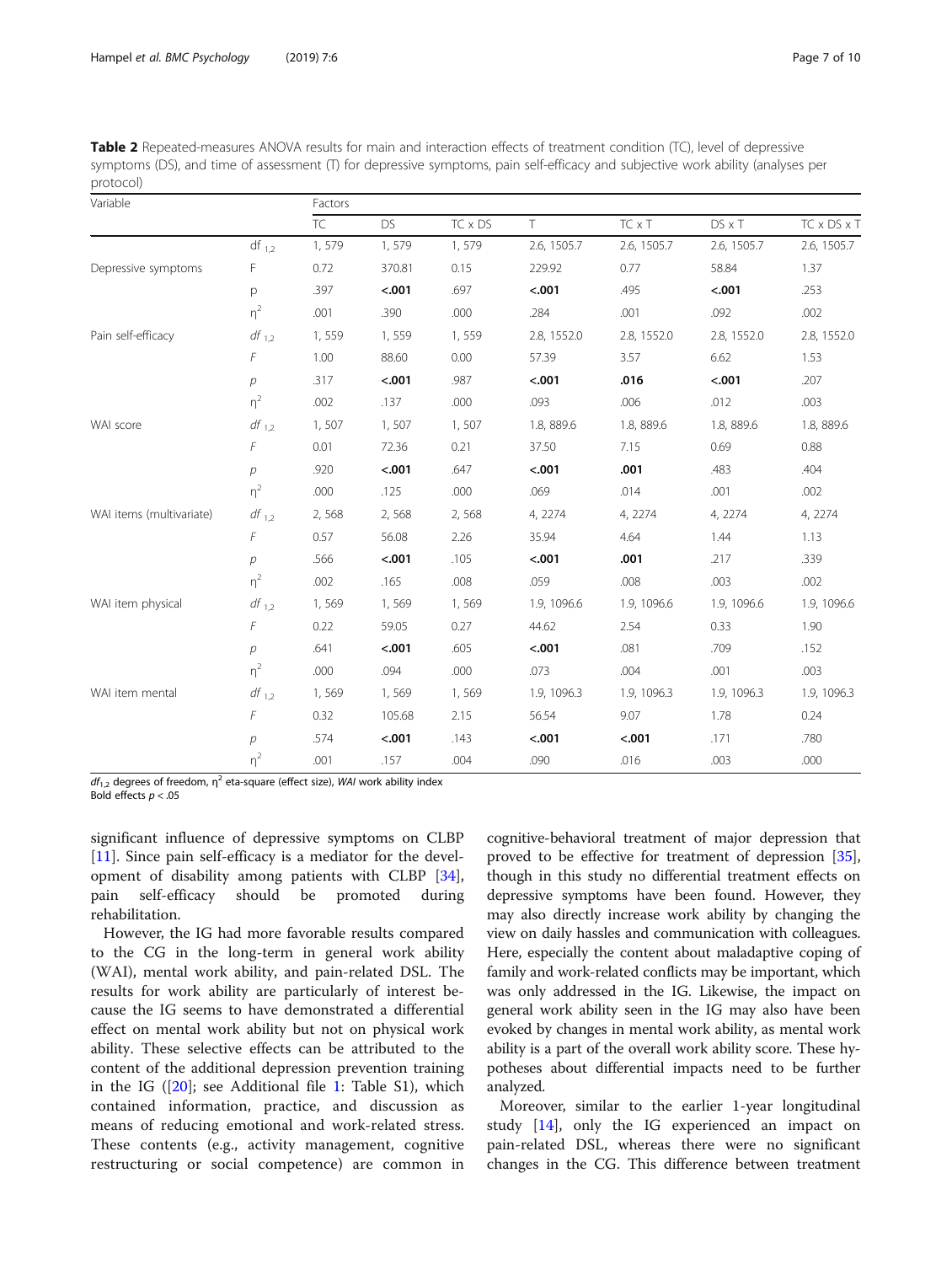<span id="page-7-0"></span>Table 3 Observed and expected frequencies of days of sick leave because of pain dichotomized in up to and more than 2 weeks at the beginning  $(t_0)$  as well as 6 months  $(t_2)$  and 12 months  $(t_3)$  after rehabilitation for both treatment conditions (per protocol analyses; IG;  $n = 295$  above; CG;  $n = 288$ )

| IG    |                |              | t <sub>2</sub> |            |         |
|-------|----------------|--------------|----------------|------------|---------|
|       |                |              | $\leq$ 2 weeks | > 2 weeks  | % Total |
| $t_0$ | $\leq$ 2 weeks | Observed (%) | 119 (40.3%)    | 28 (9.5%)  | 49.8%   |
|       |                | Expected     | 95.7           | 51.3       |         |
|       | > 2 weeks      | Observed (%) | 73 (24.7%)     | 75 (25.4%) | 50.2%   |
|       |                | Expected     | 96.3           | 51.7       |         |
|       |                | % Total      | 65.1%          | 34.9%      |         |
| IG    |                |              | tэ             |            |         |
|       |                |              | $\leq$ 2 weeks | > 2 weeks  | % Total |
| to    | $\leq$ 2 weeks | Observed (%) | 124 (42.0%)    | 23 (7.8%)  | 49.8%   |
|       |                | Expected     | 106.1          | 40.9       |         |
|       | > 2 weeks      | Observed (%) | 89 (30.2%)     | 59 (20.0%) | 50.2%   |
|       |                | Expected     | 106.9          | 41.1       |         |
|       |                | % Total      | 72.2%          | 27.8%      |         |
|       |                |              |                |            |         |
| CG    |                |              | t              |            |         |
|       |                |              | $\leq$ 2 weeks | > 2 weeks  | % Total |
| $t_0$ | $\leq$ 2 weeks | Observed (%) | 116 (40.3%)    | 39 (13.5%) | 53.8%   |
|       |                | Expected     | 92.6           | 62.4       |         |
|       | > 2 weeks      | Observed (%) | 56 (19.4%)     | 77 (26.7%) | 46.2%   |
|       |                | Expected     | 79.4           | 53.6       |         |
|       |                | % Total      | 59.7%          | 40.3%      |         |
| CG    |                |              | tэ             |            |         |
|       |                |              | $\leq$ 2 weeks | > 2 weeks  | % Total |
| tο    | $\leq$ 2 weeks | Observed (%) | 113 (39.2%)    | 42 (14.6%) | 53.8%   |
|       |                | Expected     | 93.1           | 61.9       |         |
|       | > 2 weeks      | Observed (%) | 60 (20.8%)     | 73 (25.3%) | 46.2%   |
|       |                | Expected     | 79.9           | 53.1       |         |

conditions increased across both follow up-assessments. Taking the results of MI analyses into account, the CG, too, showed significant effects, but with smaller effect sizes than the IG, which may be explained by the larger sample size in the MI analyses leading to more test power.

# Limitations

Dropout analyses revealed differences between dropped out patients and patients who stayed in the study. Most of these differences were taken into account during MI leading to the conclusion that dropout presumably did not bias effects that were confirmed by MI analyses. Moreover, effects concerning differences in CG and IG are unlikely to be biased by dropout because dropout was independent from treatment condition. Overall, conducted MI analyses did confirm most PP analyses, but some effects differed between both analyses. Nevertheless, interpretations were based on PP analyses with at least small effect sizes because of the significant Little's MCAR test and increased power of testing in the MI analyses that might lead to significant effects even for small effect sizes.

The two treatment conditions differed in the amount of psychological treatment sessions provided. In the IG eight sessions were applied, instead of four sessions in the CG. The rehabilitation clinics were asked to attenuate the difference by offering more unspecific treatment elements such as relaxation to the CG. Descriptive analyses suggested that the difference of four sessions was not fully compensated. Thus, as Waterschoot et al. [[36](#page-9-0)] concluded earlier in their systematic review, independent effects of dose variables has to be distinguished from content in future studies. Nevertheless, differential effects of conditions on the psychological and work-related outcomes lend support to the assumption that they might be explained by the content.

Further analyses drawing a subsample of patients with lower education confirmed former beneficial results of the combined treatment on depressive symptoms [[14](#page-8-0), [16,](#page-8-0) [37](#page-9-0)]. Several reviews highlighted the relevance of social factors and determinants for the development of LBP and its chronification [[19,](#page-8-0) [38](#page-9-0)]. Thus, the present findings are limited to patients with higher levels of education and further investigation of differential effects of social factors on rehabilitation outcome of the combined treatment (Debora) is recommended.

# Conclusions

This study supported the hypothesis that combined cognitive-behavioral management training for pain competence and depressive symptoms (Debora) is more effective in increasing (mental) work ability and reducing pain-related DSL than a treatment-as-usual including pain competence training only. The preliminary results of the differential effects of level of education on psychological outcomes need to be replicated. Overall, the effectiveness of multidisciplinary treatments for CLBP applied by a multi-professional team was confirmed by the sustainable effects of both interventions on physical work ability among all patients and on depressive symptoms and pain self-efficacy among patients with high levels of depressive symptoms.

# Additional file

[Additional file 1:](https://doi.org/10.1186/s40359-019-0282-3) Table S1. Modules' description of the pain competence and depression prevention training. Table S2. Means (M), standard deviations (SD), within-group effect sizes Cohen's d (ES), and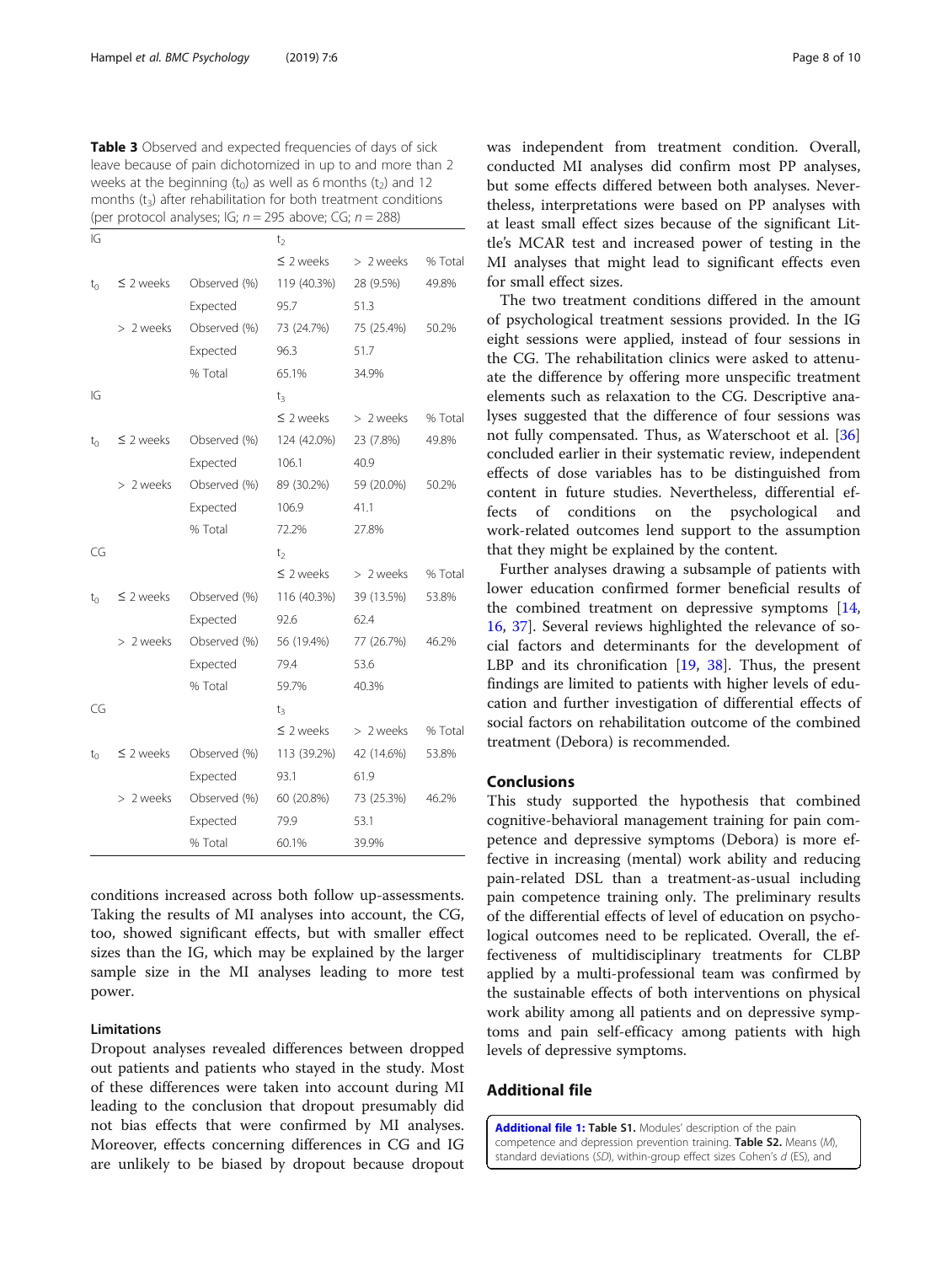<span id="page-8-0"></span>pairwise comparisons  $(p)$  for the interaction effect of level of depressive symptoms and time for depressive symptoms (CES-D) and the Pain Self-Efficacy Questionnaire (PSEQ). Table S3. Means (M), standard deviations (SD), within-group effect sizes Cohen's d (ES), and pairwise comparisons (p) for the interaction effect of treatment condition and time for the Work Ability Index (WAI). Table S4. Repeated measures ANOVA results for main and interaction effects of treatment condition (TC), level of depressive symptoms (DS), and time of assessment (T) for pain self-efficacy and subjective work ability (analyses after multiple imputations). Table S5. Observed and expected frequencies of days of sick leave because of pain dichotomized in up to and more than 2 weeks at the beginning  $(t_0)$  as well as 6 months (t<sub>2</sub>) and 12 months (t<sub>3</sub>) after rehabilitation for both treatment conditions (multiple imputation analyses; above: IG; n=627; below: CG; n=598). (DOCX 60 kb)

#### Abbreviations

ANOVA: Analysis of variance; CES-D: Center for Epidemiological Studies Depression Scale; CG: Control group; CLBP: Chronic low back pain; DGPs: Deutsche Gesellschaft für Psychologie; DSL: Days of sick leave; ESM: Electronic supplementary material; ICD: International Statistical Classification of Diseases and Related Health Problems; IG: Intervention group; MCAR: Little's Missing Completely at Random; MI: Multiple imputation; PP: Per protocol; PSEQ: Pain self-efficacy questionnaire; SPSS: Statistical Package for the Social Sciences; WAI: Work ability index

## Acknowledgements

Not applicable.

## Funding

This work was supported by the Deutsche Rentenversicherung Bund under Grant 8011–106 - 31/31.115. The funder was not involved in study design, data collection, data analysis, manuscript preparation, or publication decisions.

#### Availability of data and materials

The data sets generated and analyzed during the current study are not publicly available due to not obtaining ethical clearance to share data publicly but are available from the corresponding author on reasonable request.

#### Authors' contributions

PH and SR developed the intervention. SR and AK were the study leaders. SR analyzed and interpreted the patient data. PH and SR wrote the manuscript and AK edited the manuscript. All authors read and approved the final manuscript.

#### Ethics approval and consent to participate

This study was approved by the ethical review board of the German Psychological Society (DGPs) and was conducted in accordance with the 1964 Helsinki Declaration and its later amendments. Written consent was obtained from all individual participants included.

### Consent for publication

Not applicable.

#### Competing interests

None declared.

# Publisher's Note

Springer Nature remains neutral with regard to jurisdictional claims in published maps and institutional affiliations.

## Received: 11 October 2018 Accepted: 8 February 2019 Published online: 15 February 2019

## References

1. Demyttenaere K, Bruffaerts R, Lee S, Posada-Villa J, Kovess V, Angermeyer MC, et al. Mental disorders among persons with chronic back or neck pain: results from the world mental health surveys. Pain. 2007;129:332–42. [https://](https://doi.org/10.1016/j.pain.2007.01.022) [doi.org/10.1016/j.pain.2007.01.022.](https://doi.org/10.1016/j.pain.2007.01.022)

- 2. Wenig CM, Schmidt CO, Kohlmann T, Schweikert B. Costs of back pain in Germany. Eur J Pain. 2009;13:280–6. [https://doi.org/10.1016/j.ejpain.2008.04.](https://doi.org/10.1016/j.ejpain.2008.04.005) [005.](https://doi.org/10.1016/j.ejpain.2008.04.005)
- 3. Linton SJ, Shaw WS. Impact of psychological factors in the experience of pain. Phys Ther. 2011;91:700–11. <https://doi.org/10.2522/ptj.20100330>.
- 4. Eccleston C, Morley SJ, de Williams AC. Psychological approaches to chronic pain management: evidence and challenges. Brit J Anaesth. 2013;111:59–63. [https://doi.org/10.1093/bja/aet207.](https://doi.org/10.1093/bja/aet207)
- 5. Kamper SJ, Apeldoorn AT, Chiarotto A, Smeets RJ, Ostelo RW, Guzman J, van Tulder MW. Multidisciplinary biopsychosocial rehabilitation for chronic low back pain: Cochrane systematic review and meta-analysis. BMJ. 2015; 350:h444. <https://doi.org/10.1136/bmj.h444>.
- 6. Linton SJ. A review of psychological risk factors in back and neck pain. Spine. 2000;25:1148–56. [https://doi.org/10.1097/00007632-200005010-00017.](https://doi.org/10.1097/00007632-200005010-00017)
- 7. Nicholas MK, Linton SJ, Watson PJ, Main CJ. Early identification and management of psychological risk factors ("yellow flags") in patients with low back pain: a reappraisal. Phys Ther. 2011;91:737–53. [https://doi.org/10.](https://doi.org/10.2522/ptj.20100224) [2522/ptj.20100224.](https://doi.org/10.2522/ptj.20100224)
- 8. Pincus T, Burton AK, Vogel S, Field AP. A systematic review of psychological factors as predictors of chronicity/disability in prospective cohorts of low back pain. Spine. 2002;27:E109–20. [https://doi.org/10.1097/00007632-](https://doi.org/10.1097/00007632-200203010-00017) [200203010-00017.](https://doi.org/10.1097/00007632-200203010-00017)
- 9. Pincus T, McCracken LM. Psychological factors and treatment opportunities in low back pain. Best Pract Res Clin Rheumatol. 2013;27:625–35. [https://doi.](https://doi.org/10.1016/j.berh.2013.09.010) [org/10.1016/j.berh.2013.09.010](https://doi.org/10.1016/j.berh.2013.09.010).
- 10. Mangels M, Schwarz S, Worringen U, Holme M, Rief W. Evaluation of a behavioral-medical inpatient rehabilitation treatment including booster sessions: a randomized controlled study. Clin J Pain. 2009;25:356–64. [https://](https://doi.org/10.1097/AJP.0b013e3181925791) [doi.org/10.1097/AJP.0b013e3181925791.](https://doi.org/10.1097/AJP.0b013e3181925791)
- 11. Pinheiro MB, Ferreira ML, Refshauge K, Maher CG, Ordonana JR, Andrade TB, et al. Symptoms of depression as a prognostic factor for low back pain: a systematic review. Spine J. 2016;16:105–116. doi.org/[https://doi.org/10.1016/](https://doi.org/10.1016/j.spinee.2015.10.037) [j.spinee.2015.10.037](https://doi.org/10.1016/j.spinee.2015.10.037)
- 12. Fishbain D, Cutler R, Rosomoff H, Rosomoff RS. Chronic pain-associated depression: antecedent or consequence of chronic pain? A review. Clin J Pain. 1997;13:116–37.
- 13. Kroenke K, Wu J, Bair MJ, Krebs EE, Damush TM, Tu W. Reciprocal relationship between pain and depression: a 12-month longitudinal analysis in primary care. J Pain. 2011;12:964–73. [https://doi.org/10.1016/j.jpain.2011.](https://doi.org/10.1016/j.jpain.2011.03.003) [03.003.](https://doi.org/10.1016/j.jpain.2011.03.003)
- 14. Hampel P, Gräf T, Krohn-Grimberghe B, Tlach L. Effects of gender and cognitive-behavioral management of depressive symptoms on rehabilitation outcome among inpatient orthopedic patients with chronic low back pain: a 1 year longitudinal study. Eur Spine J. 2009;18:1867–80. [https://doi.org/10.1007/s00586-009-1080-z.](https://doi.org/10.1007/s00586-009-1080-z)
- 15. Hampel P, Tlach L. Cognitive-behavioral management training of depressive symptoms among inpatient orthopedic patients with chronic low back pain and depressive symptoms: a 2-year longitudinal study. J Back Musculoskelet. 2015;28:49–60. [https://doi.org/10.3233/BMR-140489.](https://doi.org/10.3233/BMR-140489)
- 16. Tlach L, Hampel P. Long-term effects of a cognitive-behavioral training program for the management of depressive symptoms among patients in orthopedic inpatient rehabilitation of chronic low back pain: a 2-year follow-up. Eur Spine J. 2011;20:2143–51. [https://doi.org/10.1007/s00586-011-](https://doi.org/10.1007/s00586-011-1810-x) [1810-x.](https://doi.org/10.1007/s00586-011-1810-x)
- 17. Beck AT. The development of depression: a cognitive model. In: Friedman RJ, Katz MM, editors. The psychology of depression: contemporary theory and research. Washington, DC: Winston-Wiley; 1974.
- 18. Beck AT, Haigh EAP. Advances in cognitive theory and therapy: the generic cognitive model. Annu Rev Clin Psychol. 2014;10:1–24. [https://doi.org/10.](https://doi.org/10.1146/annurev-clinpsy-032813-153734) [1146/annurev-clinpsy-032813-153734.](https://doi.org/10.1146/annurev-clinpsy-032813-153734)
- 19. Shaw WS, Campbell P, Nelson CC, Main CJ, Linton SJ. Effects of workplace, family and cultural influences on low back pain: what opportunities exist to address social factors in general consultations? Best Pract Res Clin Rheumatol. 2013;27:637–48. [https://doi.org/10.1016/j.berh.2013.09.012.](https://doi.org/10.1016/j.berh.2013.09.012)
- 20. Mohr B, Korsch S, Roch S, Hampel P. Debora Trainingsmanual Rückenschmerzkompetenz und Depressionsprävention [Debora – manual of pain competence and depression prevention training]. Berlin: Springer; 2017. [https://doi.org/10.1007/978-3-662-52739-9.](https://doi.org/10.1007/978-3-662-52739-9)
- 21. Roch S, Hampel P. Kurz- und mittelfristige Wirksamkeit einer störungsspezifischen primären und sekundären Prävention von komorbider Depressivität bei chronischen Rückenschmerzen [Short- and mid-term